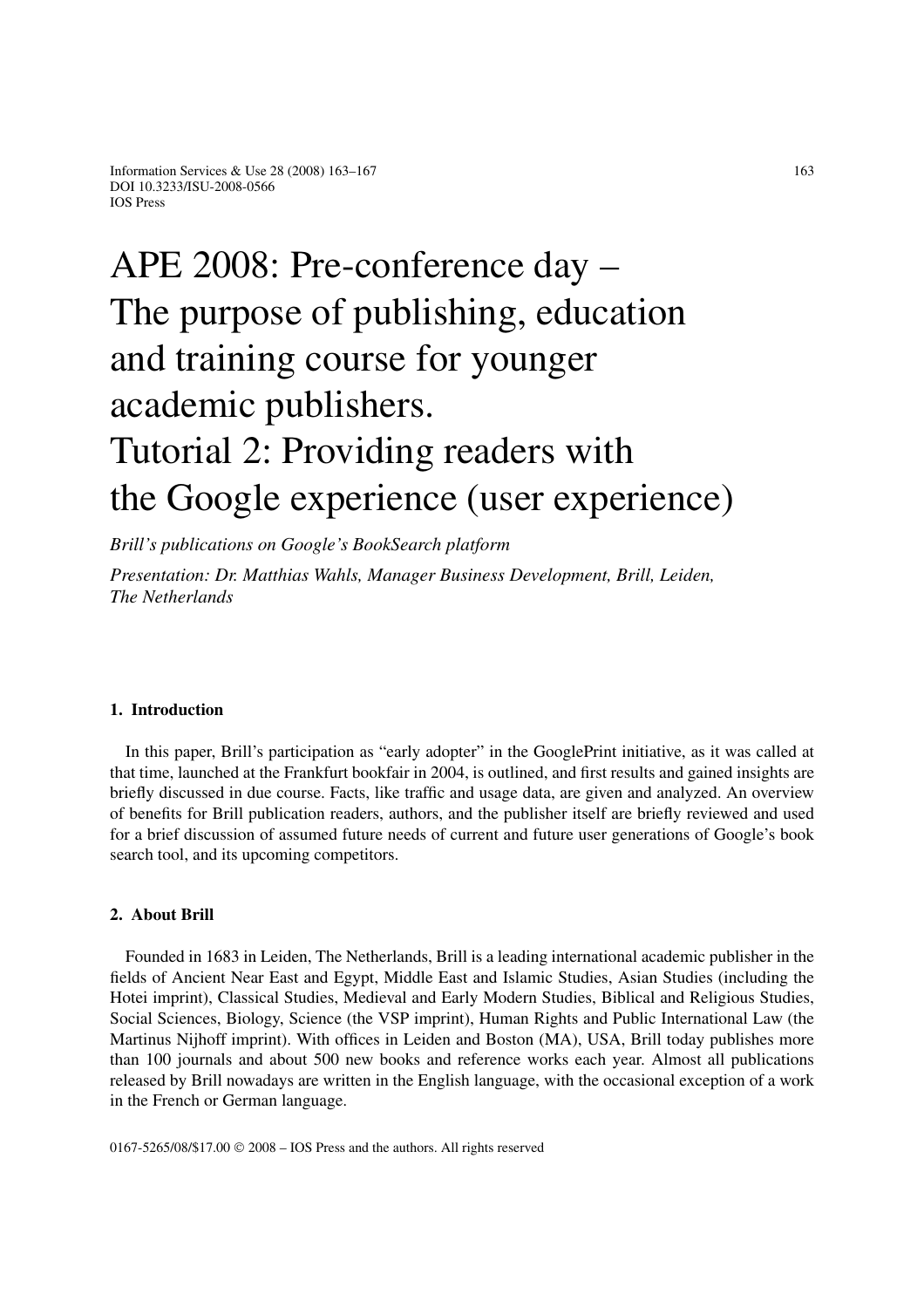In addition, Brill is a major provider of primary source materials online and on microform for researchers in the humanities and social sciences through its imprint IDC Publishers. In principle, all publications are available in print or microform, as well as in electronic form.

#### **3. E-publishing @ Brill**

#### *3.1. Overview*

From the subscription year 2000 onwards, literally all Brill journals have been made electronically available, through the Ingenta platform [1]. Also in 2000, Brill started to offer selected book titles as e-books through some selected vendors, who are primarily focusing on the institutional (librarian's) market, like Netlibrary [2] and e-brary [3], in addition to some others. From 2005 onwards a few hundred books, primarily Humanities titles, have become available on Questia's platform [4], which actually marks the first Brill experiment of offering e-books to individuals. In 2005 Brill launched its reference platform called Brillonline [5], through which many of Brill's Major Reference Works and Encyclopedias are made available electronically. In 2005, partnerships with both Amazon [6] and Google [7] have been entered into, to allow indexing of most of Brill's book titles through Amazon's "Search Inside the Book" and "GooglePrint, also named Google's BookSearch (GBS)" program, respectively. Both services, although slightly different in their purpose and market approach, do have in common that their primary market certainly is that of the individuals.

Finally, it is worth to mention that since 2005, some selected IDC microfilm collections have been made available electronically through IDC's digilib application [8].

#### *3.2. Traffic to HP*

Within the context of this paper, it is important to understand the various ways Brill customers (primarily authors, readers and librarians) approach ("find") Brill's homepage: www.brill.nl.

About half of all web-visits on brill.nl enter the publisher's homepage through either Google (40%) or Yahoo! (10%), while GoogleScholar accounts for another approximate 10%. Brill's participation on Google BookSearch accounts for additional traffic to the site, currently at a single digit % level. Navigation to the site directly is undertaken by approximately 40% of all visitors. That figure is certainly remarkable and confirms Brill's strong brand recognition.

#### *3.3. Brill publications on Google's BookSearch platform*

Since summer 2005, about 6000 Brill titles (under the imprints Brill, MNP and VSP, respectively) have been uploaded to the GBS platform [9]. From October 2007, a workflow has been in place to allow the regular uploading of all new book titles, immediately after publication. For all these titles, crosslinks are available between the individual title's product site on Brill.nl and GBS, respectively, and an extended choice of purchase options for the customer within the Google environment.

Additionally, a huge amount of currently commercially non-available (except for any occasional 2nd hand opportunities), so-called out-of-print titles have been uploaded to the GBS. A significant amount of these titles have been published in the 19th century, under the Brill imprint, which itself is in used since 1849/1850. These "archive" titles so far lack cross-link facilities between their own product homepages at either brill.nl or their GBS site, as well as purchase opportunities. Brill, however, is evaluating,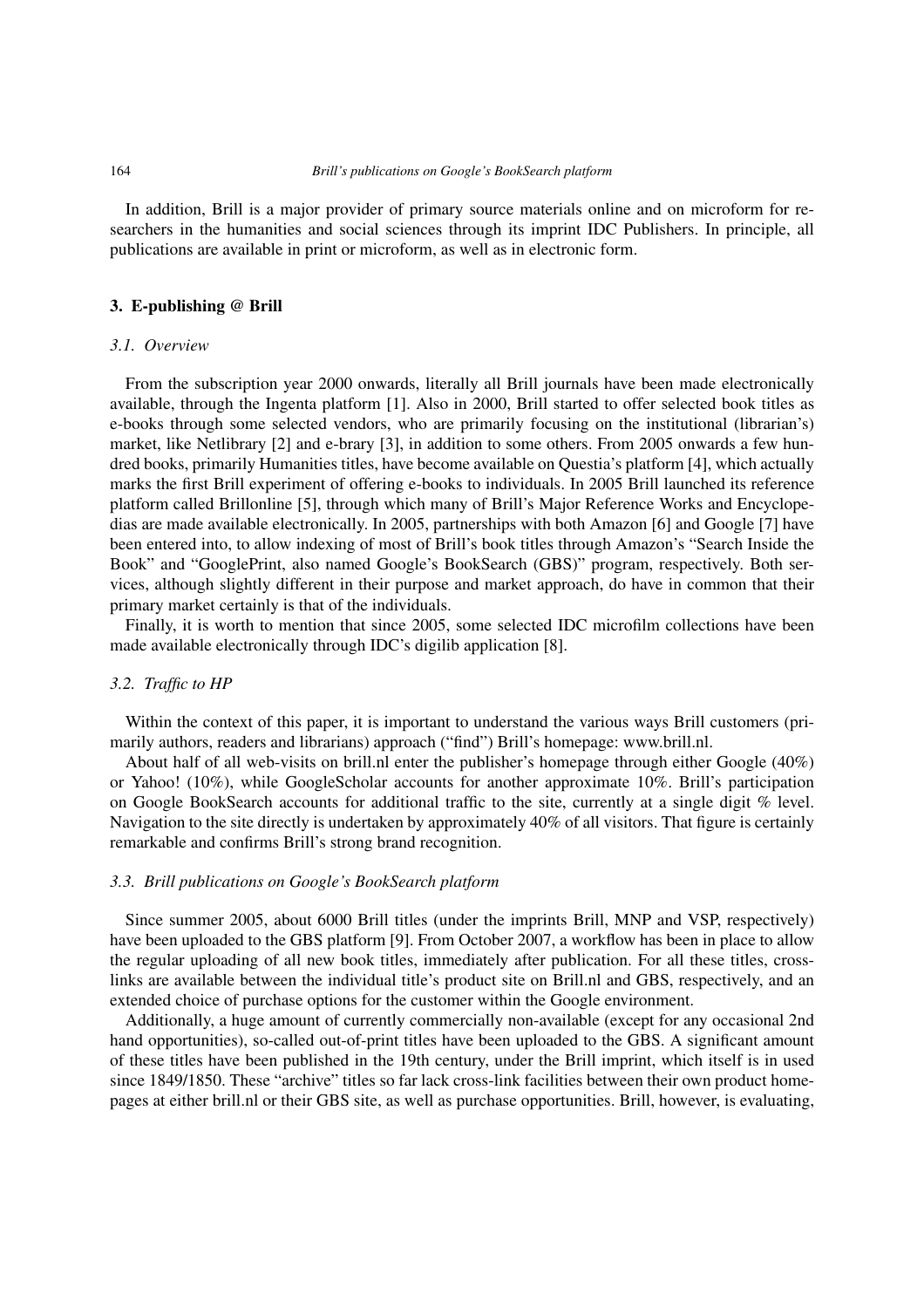primarily from feedback received from customers, market opportunities to republish selected titles from this list in the future.

E-access and POD facilities, which have been expected to be launched by Google for quite some time already would, if coupled to the initial GBS indexing platform, allow Brill (like all other publishers) to keep publications (digitally) available to customers relatively easily as well as long term. Such approach would represent an alternative to serve existing and future archive needs, both of the community and the publisher itself, as libraries would not be involved in such a set-up.

### **4. Discussion and conclusion**

# *4.1. Impact*

Up until the end of 2007, all book titles Brill has uploaded to the GBS platform generated approximately 4.5 million book-visits so far, of which about 25% (1.2 million) have been viewed books and have generated a total of 14.4 million page views. This calculates an average of 10–11 page-views per session/visit. About 3.5% (+40,000) of all those customers who have viewed pages of Brill publications on the GBS platform have clicked onto the "Buy this Book" link on the GBS product page of individual Brill books, to inquire for further product information, e.g. purchase opportunities. About one third of all BTB clickers have done so by approaching the product page on brill.nl.

Although final evidence is missing, it is strongly believed that the increased visibility of in particular deep backlist titles has supported the sales figures of individual titles, in line with the 'long tail' theory.

#### *4.2. Benefits*

The overall traffic and usage of Brill's publications within the GBS environment confirm that the great majority of Brill's book publications remain academically relevant for a long period of time. This effect is certainly caused by the nature of the academic areas of research typically served by Brill's publications, e.g. the Humanities. A large amount of those Brill books which are showing these huge traffic figures have not been made electronically accessible by the publisher in the past for a variety of reasons. Through GBS, these publications became visible for the first time on the internet. This looks likely to be a great service in particular also for those researchers who lack access to these works through an academic library, for example. As an additional benefit, it is in essence for the first time possible to gain a quantified picture of traffic and usage for academic books, from the publisher's point of view.

#### *4.3. Conclusion*

Usage and traffic data gained so far through the GBS platform undoubtedly indicate that the great majority of Brill titles attract interest from a presumably large public.

From these sheer figures, it is concluded that the user experience(s) must be predominantly positive. One has to divide users into at least three different categories in this context:

1. *Reading customers* all over the globe can find publications in their fields of interest relatively easily, check limited portions of the text for relevance, and are enabled to decide whether to purchase such a title, from various vendors, quickly and almost hassle-free. In pre-internet times, such a discovery, if possible at all, would have taken days, if not weeks.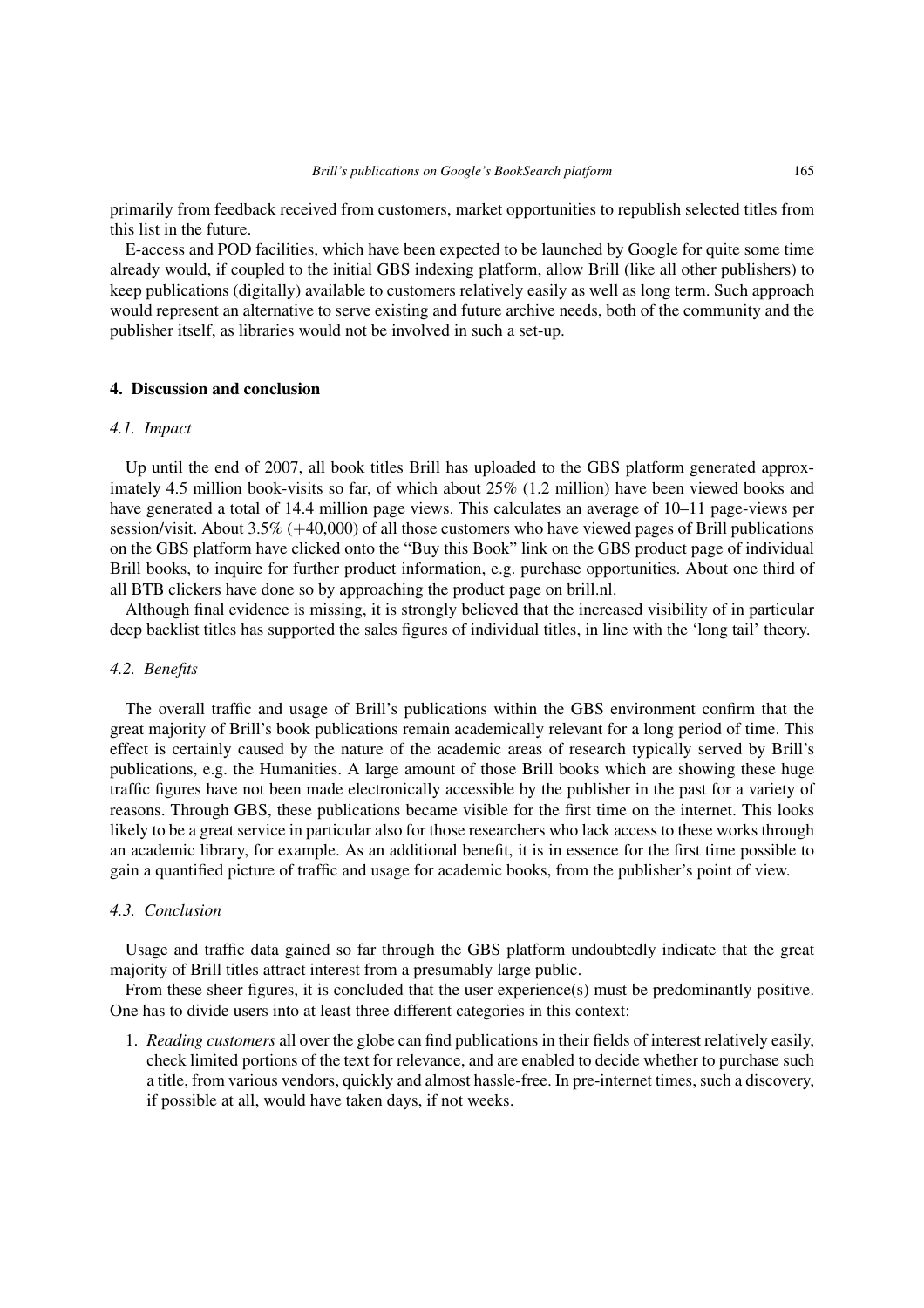- 2. *Authors* are benefiting as well, as they are gaining attention for their own works from a much broader audience through participation in GBS.
- 3. *Publishers*, last but not least, as the representative of their authors, benefit from the increased attention a title can gain through participation in GBS in at least three ways: (a) by becoming an even more attractive choice for authors as their preferred publisher, (b) by generating additional sales, and (c) by being able to digitize the book backlist titles through Google at a very limited cost.

If monetizing tools, such as the earlier mentioned e-access and POD facilities would be made available within the GBS environment, an additional benefit would arise for publishers, certainly for the smaller ones, namely that (deep) BL titles could remain "in print" perpetually at little, if any, cost to the publishers. Such a solution would eventually be to the benefit of all three major stakeholders, namely readers, authors and publishers.

One can safely state that the participation in the GBS program with all its benefits mentioned in this paper so far *supports the publisher Brill in its mission* to allow the best possible access and dissemination to its published works. Whether this happens through the printed or electronic version of any given publications is of no relevance in principle, as long as all different customer demands are served appropriately. Google's book search platform enables Brill to reach new groups of customers, of which many in the pre-internet times most likely were unable to access Brill books.

Therefore, the internet, which has been available to the mass audience on a broad scale for no more than 15 years, has significantly changed academic (book) publishing in a relatively short period. Google's book search program, launched in 2004, i.e. approximately 10 years after internet became a widely used medium, constitutes a milestone for the academic book publishing business. Academic books – like journals – nowadays can reach a much greater number of its potential readers, everywhere and any time, and with little effort.

### **5. Outlook**

Three and a half years after the introduction of Google's BookSearch, and at a time when Microsoft's Live Book Search tool, and the Libreka! Initiative of the Deutsche Boersenverein, among others, have just been launched, it may be safely stated that Google has greatly influenced the (academic) book market with its formerly called GooglePrint initiative. Whether any of the mentioned alternatives or any others yet to come, or the whole Open Access Movement in general, will also influence the way academic books and other works are published, and if so to what extent, only time will tell. Academic publisher will have to monitor closely a number of related issues, such as Google's long term commitment to GBS and its related products, any financial implications, but clearly also all developments regarding any Semantic Web application.

So far, the internet in general and GBS in particular have made a great impact onto the academic book publishing business in a relative short period of time. GBS certainly represents a new and valuable tool to experience book publications.

The most important question, however, remains: Does this tool serve all needs of current and future users? Still, customers have to wait for access facilities (e-access, POD) to books on the GBS platform. In the academic field of publishing, however, readers are often prepared to pay considerable amounts for 'must have' knowledge. The current GBS approach unfortunately does not answer all customer needs in